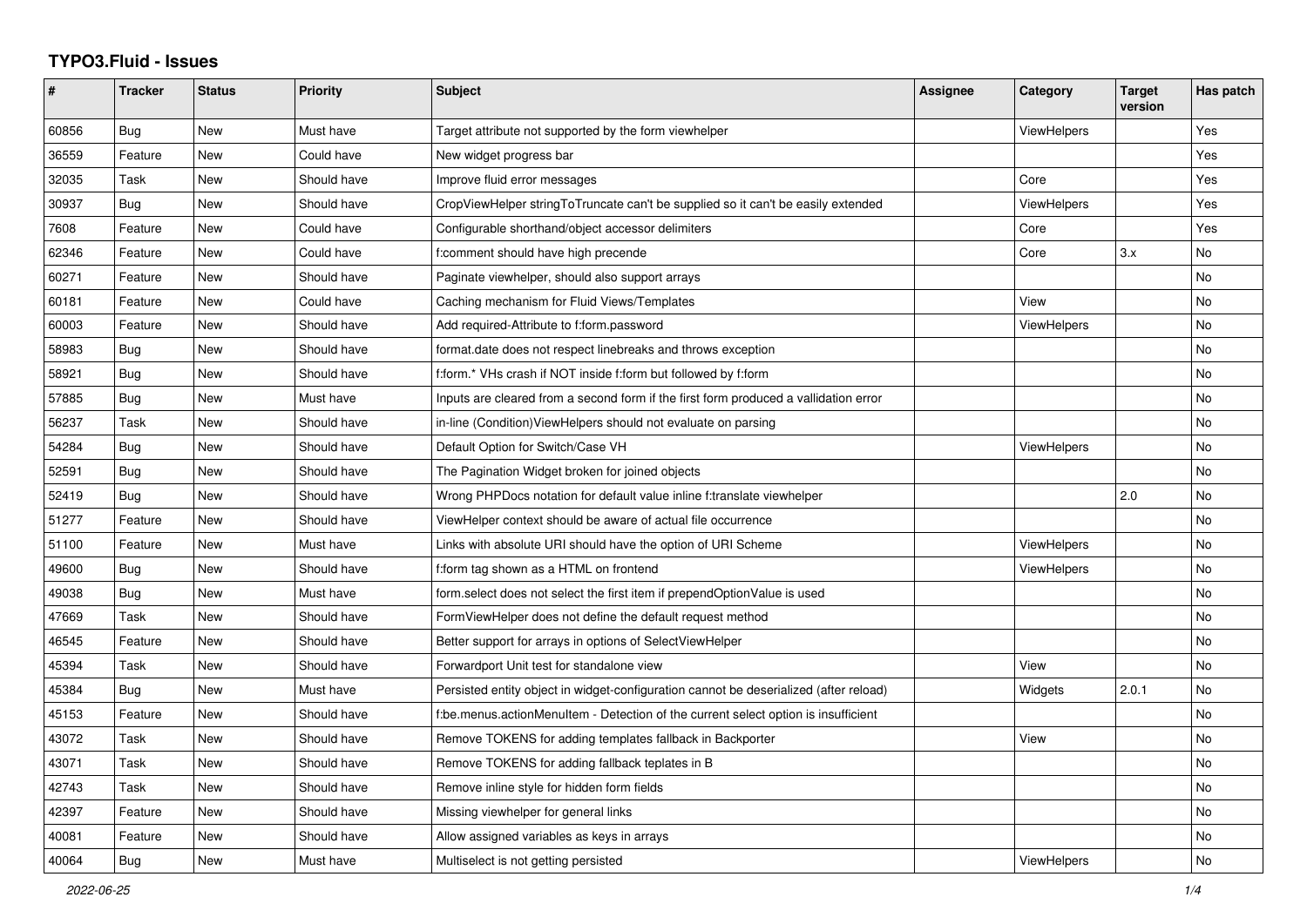| #     | <b>Tracker</b> | <b>Status</b>     | <b>Priority</b>      | Subject                                                                                                     | <b>Assignee</b> | Category           | <b>Target</b><br>version | Has patch |
|-------|----------------|-------------------|----------------------|-------------------------------------------------------------------------------------------------------------|-----------------|--------------------|--------------------------|-----------|
| 39990 | Bug            | New               | Should have          | Same form twice in one template: hidden fields for empty values are only rendered<br>once                   |                 | Core               |                          | <b>No</b> |
| 39936 | Feature        | New               | Should have          | registerTagAttribute should handle default values                                                           |                 | ViewHelpers        |                          | No        |
| 38369 | Bug            | New               | Must have            | Resource ViewHelpers should not fall back to request package                                                |                 | View               |                          | <b>No</b> |
| 38130 | Feature        | New               | Should have          | Checkboxes and multiple select fields should have an assignable default value                               |                 |                    |                          | No        |
| 37619 | Bug            | New               | Should have          | Fatal Error when using variable in name attribute of Section ViewHelper                                     |                 | <b>ViewHelpers</b> |                          | No        |
| 36655 | Bug            | New               | Should have          | <b>Pagination Links</b>                                                                                     |                 | Widgets            |                          | No        |
| 36410 | Feature        | New               | Should have          | Allow templates to send arguments back to layout                                                            |                 | ViewHelpers        |                          | No        |
| 34309 | Task           | New               | Could have           | Unknown ViewHelpers cause exception - should be handled more graceful                                       |                 | ViewHelpers        |                          | No        |
| 33215 | Feature        | <b>New</b>        | Should have          | RFC: Dynamic values in ObjectAccess paths                                                                   |                 |                    |                          | No        |
| 31955 | Feature        | New               | Should have          | f:uri.widget                                                                                                |                 | Widgets            |                          | No        |
| 30555 | Feature        | New               | Could have           | Make TagBuilder more extensible                                                                             |                 | Core               |                          | No        |
| 28554 | Bug            | New               | Should have          | (v4) implement feature flag to disable caching                                                              |                 |                    |                          | No        |
| 28553 | Bug            | New               | Should have          | improve XHProf test setup                                                                                   |                 |                    |                          | No        |
| 28552 | Bug            | New               | Should have          | (v5) write ViewHelper test for compiled run; adjust functional test to do two passes<br>(uncached & cached) |                 |                    |                          | No        |
| 28550 | Bug            | New               | Should have          | (v4) make widgets cacheable, i.e. not implement childnodeaccess interface                                   |                 |                    |                          | No        |
| 28549 | Bug            | New               | Should have          | make widgets cacheable, i.e. not implement childnodeaccess interface                                        |                 |                    |                          | No        |
| 27607 | Bug            | New               | Must have            | Make Fluid comparisons work when first element is STRING, second is NULL.                                   |                 | Core               |                          | No        |
| 26664 | Task           | New               | Won't have this time | Clean up Form ViewHelpers                                                                                   |                 | ViewHelpers        |                          | No        |
| 26658 | Task           | New               | Won't have this time | Make Form ViewHelpers consistent                                                                            |                 | ViewHelpers        |                          | No        |
| 10911 | Task           | New               | Should have          | Tx_Fluid_ViewHelpers_Form_AbstractFormViewHelper->renderHiddenIdentityField<br>should be more reliable      |                 | ViewHelpers        |                          | No        |
| 10472 | Feature        | New               | Could have           | <b>Fluid Standalone distribution</b>                                                                        |                 | Core               |                          | No        |
| 8648  | Bug            | New               | Should have          | format.crop ViewHelper should support all features of the crop stdWrap function                             |                 | ViewHelpers        |                          | No        |
| 3481  | Bug            | New               | Should have          | Use ViewHelperVariableContainer in PostParseFacet                                                           |                 | Core               |                          | No        |
| 48355 | Feature        | <b>New</b>        | Could have           | Assign output of viewhelper to template variable for further processing.                                    |                 |                    |                          |           |
| 13045 | Bug            | New               | Should have          | Entity decode of strings are different between if-conditions and output of variable                         |                 |                    |                          |           |
| 9950  | Task           | New               | Should have          | Binding to nested arrays impossible for form-elements                                                       |                 | ViewHelpers        |                          |           |
| 9514  | Feature        | New               | Should have          | Support explicit Array Arguments for ViewHelpers                                                            |                 |                    |                          |           |
| 4704  | Feature        | New               | Should have          | Improve parsing exception messages                                                                          |                 | Core               |                          |           |
| 1907  | Feature        | New               | Could have           | Default values for view helpers based on context                                                            |                 | Core               |                          |           |
| 46289 | Bug            | Needs<br>Feedback | Should have          | Enable Escaping Interceptor in XML request format                                                           |                 | View               | 2.0.1                    | No        |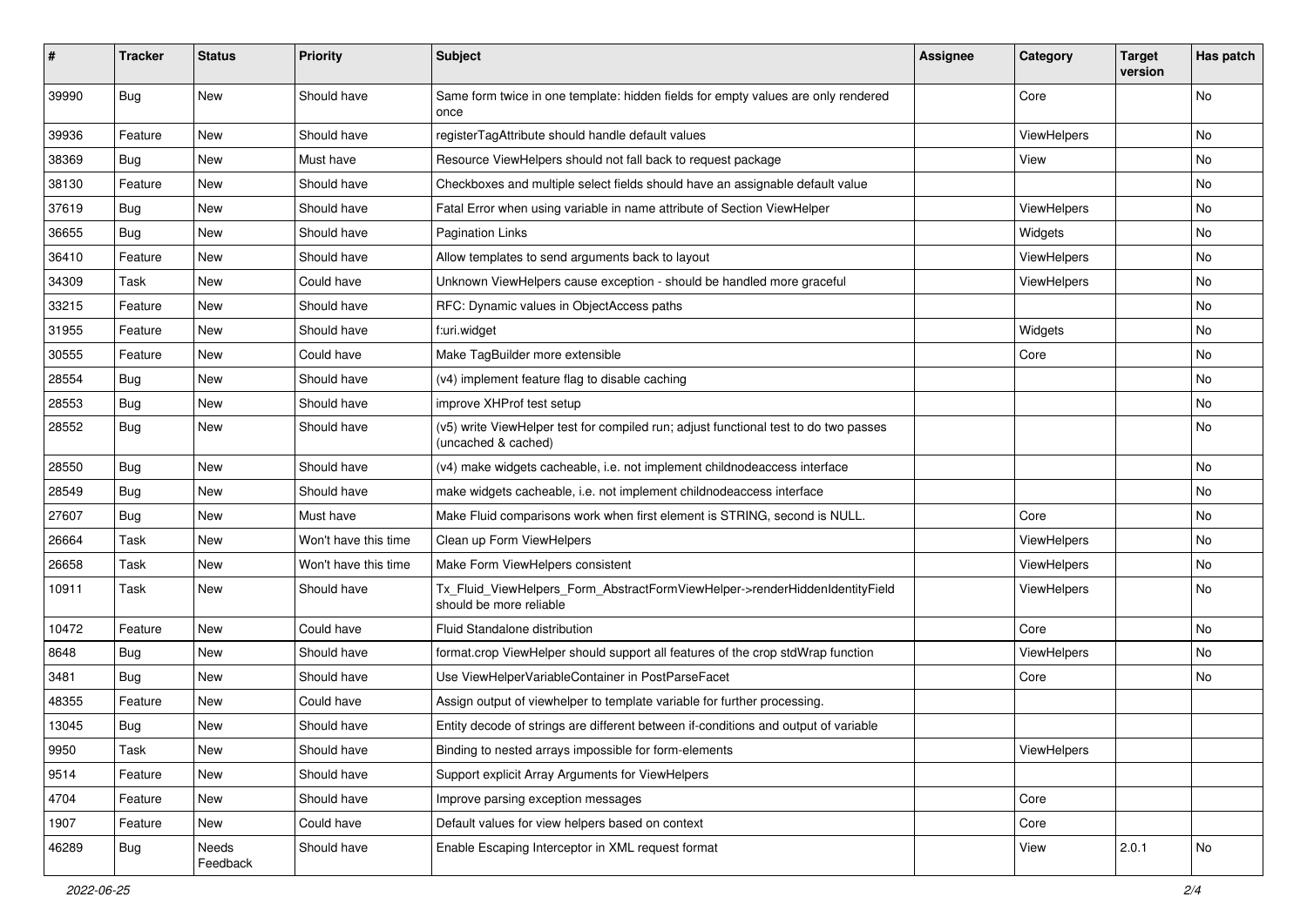| #     | <b>Tracker</b> | <b>Status</b>       | <b>Priority</b> | <b>Subject</b>                                                                                       | <b>Assignee</b>              | Category           | <b>Target</b><br>version | Has patch      |
|-------|----------------|---------------------|-----------------|------------------------------------------------------------------------------------------------------|------------------------------|--------------------|--------------------------|----------------|
| 46091 | Task           | Needs<br>Feedback   | Should have     | Show source file name and position on exceptions during parsing                                      |                              |                    |                          | No             |
| 8989  | Feature        | Needs<br>Feedback   | Could have      | Search path for fluid template files                                                                 |                              | View               |                          | <b>No</b>      |
| 3291  | Feature        | Needs<br>Feedback   | Should have     | Cacheable viewhelpers                                                                                |                              |                    |                          | No             |
| 45345 | Feature        | Needs<br>Feedback   | Should have     | Easy to use comments for fluid that won't show in output                                             |                              |                    |                          |                |
| 65424 | <b>Bug</b>     | Under Review        | Should have     | SelectViewHelper must respect option(Value Label)Field for arrays                                    |                              | ViewHelpers        |                          | <b>No</b>      |
| 50888 | <b>Bug</b>     | <b>Under Review</b> | Should have     | WSOD by changing name of section and if Fluid caches are generated                                   |                              |                    |                          | <b>No</b>      |
| 49756 | Feature        | Under Review        | Should have     | Select values by array key in checkbox viewhelper                                                    |                              |                    |                          | <b>No</b>      |
| 47006 | <b>Bug</b>     | <b>Under Review</b> | Should have     | widget identifier are not unique                                                                     |                              |                    |                          | No             |
| 46257 | Feature        | <b>Under Review</b> | Should have     | Add escape sequence support for Fluid                                                                |                              | Core               |                          | <b>No</b>      |
| 44234 | Bug            | Under Review        | Should have     | selectViewHelper's sorting does not respect locale collation                                         |                              | <b>ViewHelpers</b> | 2.1                      | <b>No</b>      |
| 34682 | Bug            | Under Review        | Should have     | Radio Button missing checked on validation error                                                     |                              | <b>ViewHelpers</b> |                          | N <sub>o</sub> |
| 5636  | Task           | Under Review        | Must have       | Form_RadioViewHelper and CheckBoxViewHelper miss check for existing object<br>before it is accessed. |                              |                    |                          | <b>No</b>      |
| 52536 | <b>Bug</b>     | <b>Under Review</b> | Should have     | Errorclass not set if no property-attribute set                                                      |                              |                    |                          |                |
| 54195 | Task           | New                 | Should have     | Rename and move FormViewHelper's errorClass value, currently 'f3-form-error'                         | Adrian Föder                 | <b>ViewHelpers</b> |                          | <b>No</b>      |
| 51239 | Bug            | <b>Under Review</b> | Must have       | AbstractViewHelper use incorrect method signature for "\$this->systemLogger->log()"                  | Adrian Föder                 | Core               |                          | Yes            |
| 58862 | Bug            | Needs<br>Feedback   | Should have     | FormViewHelper doesn't accept NULL as value for \$arguments                                          | Bastian<br>Waidelich         | <b>ViewHelpers</b> |                          | Yes            |
| 59057 | Bug            | <b>Under Review</b> | Must have       | Hidden empty value fields shoud be disabled when related field is disabled                           | Bastian<br>Waidelich         | <b>ViewHelpers</b> |                          | <b>No</b>      |
| 53806 | Bug            | <b>Under Review</b> | Should have     | Paginate widget maximumNumberOfLinks rendering wrong number of links                                 | <b>Bastian</b><br>Waidelich  | Widgets            |                          | No             |
| 3725  | Feature        | New                 | Could have      | <b>CSS Engine</b>                                                                                    | Christian Müller             | <b>ViewHelpers</b> |                          | No             |
| 33628 | Bug            | Needs<br>Feedback   | Must have       | Multicheckboxes (multiselect) for Collections don't work                                             | Christian Müller             | <b>ViewHelpers</b> |                          | No             |
| 55008 | <b>Bug</b>     | <b>Under Review</b> | Should have     | Interceptors should be used in Partials                                                              | Christian Müller             |                    |                          | No             |
| 37095 | Feature        | New                 | Should have     | It should be possible to set a different template on a Fluid TemplateView inside an<br>action        | Christopher<br><b>Hlubek</b> |                    |                          | No.            |
| 8491  | Task           | Needs<br>Feedback   | Should have     | link.action and uri.action differ in absolute argument                                               | Karsten<br>Dambekalns        | ViewHelpers        |                          | <b>No</b>      |
| 43346 | Feature        | <b>Under Review</b> | Should have     | Allow property mapping configuration via template                                                    | Karsten<br>Dambekalns        | <b>ViewHelpers</b> | 2.1                      | <b>No</b>      |